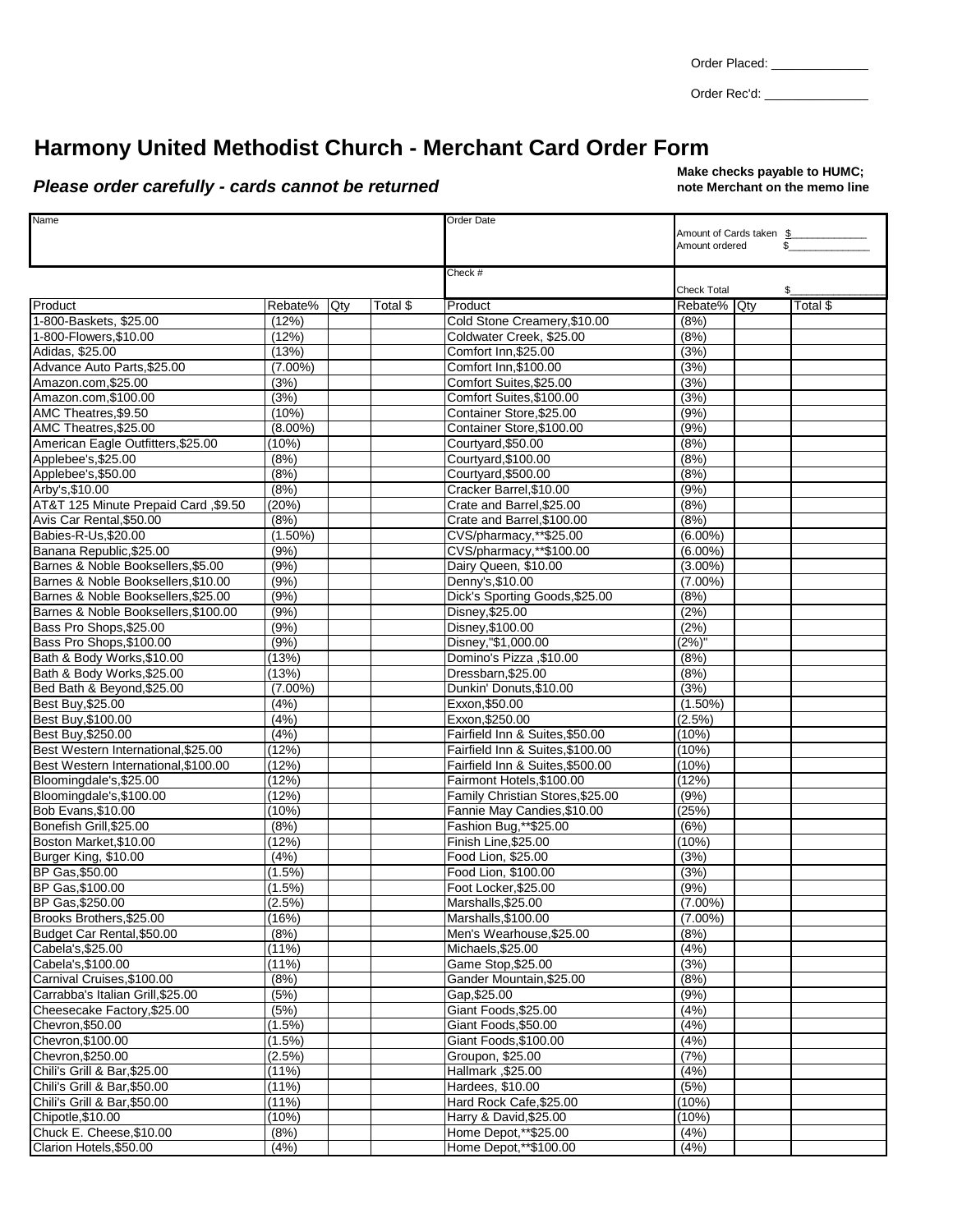| Order Placed: |  |
|---------------|--|
|               |  |

Order Rec'd: \_\_\_\_\_\_\_\_\_\_\_\_\_\_\_

# **Harmony United Methodist Church - Merchant Card Order Form**

## *Please order carefully - cards cannot be returned*

**Make checks payable to HUMC; note Merchant on the memo line**

| Name                                 |                |          | Order Date                               |                                            |          |
|--------------------------------------|----------------|----------|------------------------------------------|--------------------------------------------|----------|
|                                      |                |          |                                          | Amount of Cards taken \$<br>Amount ordered |          |
|                                      |                |          |                                          |                                            |          |
|                                      |                |          | Check #                                  |                                            |          |
|                                      |                |          |                                          | <b>Check Total</b>                         | \$       |
| Product                              | Rebate%<br>Qty | Total \$ | Product                                  | Rebate% Otv                                | Total \$ |
| Clarion Hotels, \$100.00             | (4%)           |          | Home Depot,**\$500.00                    | (5%)                                       |          |
| Honey Baked Ham, \$25.00             | (12%)          |          | Home Shopping Network, \$25.00           | (6%)                                       |          |
| Hyatt Hotels, \$50.00                | (9%)           |          | HomeGoods, \$25.00                       | (7%)                                       |          |
| Hyatt Hotels, \$100.00               | (9%)           |          | HomeGoods,\$100.00                       | (7%)                                       |          |
| Hyatt Place.\$50.00                  | (9% )          |          | Panera Bread, \$25.00                    | (9%)                                       |          |
| Hyatt Place, \$100.00                | (9%            |          | Papa John's,**\$10.00                    | (8%)                                       |          |
| Hyatt Summerfield Suites, \$50.00    | (9% )          |          | Payless Shoes, \$20.00                   | (13%)                                      |          |
| Hyatt Summerfield Suites, \$100.00   | (9% )          |          | Peapod Online Grocery, \$25.00           | (4%)                                       |          |
| IHOP, \$25.00                        | (8%)           |          | Peapod Online Grocery, \$50.00           | (4%)                                       |          |
| iTunes <sup>®</sup> ,\$15.00         | (10%)          |          | Peapod Online Grocery, \$100.00          | (4% )                                      |          |
| iTunes <sup>®</sup> ,\$25.00         | (10%)          |          | Pei Wei Asian Diner, \$25.00             | (8%)                                       |          |
| JCPenney,**\$25.00                   | (6%)           |          | Pep Boys, \$20.00                        | (4%)                                       |          |
| JCPenney,**\$100.00                  | (6%)           |          | PetSmart, \$25.00                        | (4% )                                      |          |
| Jiffy Lube, \$30.00                  | (11%)          |          | Pier 1 Imports, \$25.00                  | (9%)                                       |          |
| Jo-Ann Fabrics, \$25.00              | (8%)           |          | Pizza Hut, \$10.00                       | (8%)                                       |          |
| KFC, \$5.00                          | (8%)           |          | Pizzeria Uno, \$25.00                    | (12%)                                      |          |
| Kids Foot Locker, \$25.00            | (9% )          |          | Pottery Barn, \$25.00                    | (8%)                                       |          |
| Kohl's Department Store, \$25.00     | (4% )          |          | Pottery Barn, \$100.00                   | (8%)                                       |          |
| Kohl's Department Store, \$100.00    | (4% )          |          | Pottery Barn Kids, \$25.00               | (8%)                                       |          |
| L.L. Bean,**\$25.00                  | (18%)          |          | Pottery Barn Kids, \$100.00              | (8%)                                       |          |
| L.L. Bean,**\$100.00                 | (18%)          |          | Quality Inn, \$50.00                     | (6%)                                       |          |
| Lady Foot Locker, \$25.00            | (9%)           |          | Quality Inn, \$100.00                    | (6%)                                       |          |
| Lands' End, \$25.00                  | (16%)          |          | Radio Shack, \$25.00                     | (4%)                                       |          |
| Lands' End, \$100.00                 | (16%)          |          | Rainforest Cafe, \$25.00                 | (9% )                                      |          |
| Lane Bryant,**\$25.00                | (8%)           |          | Rainforest Cafe, \$100.00                | (9%)                                       |          |
| Legal Sea Foods, \$25.00             | (13%)          |          | Red Lobster, \$25.00                     | (9% )                                      |          |
| Logan's Roadhouse, \$25.00           | (8%)           |          | Red Robin, \$25.00                       | (11%                                       |          |
| Long John Silver's, \$10.00          | (8%)           |          | Regal Entertainment, \$10.00             | (10%)                                      |          |
| Longhorn Steakhouse, \$25.00         | (9% )          |          | Regal Entertainment, \$25.00             | (8%)                                       |          |
| Lord & Taylor, \$25.00               | (8%)           |          | Renaissance Hotels & Resorts, \$50.00    | (10%                                       |          |
| Lowe's Home Improvement, \$25.00     | (4% )          |          | Renaissance Hotels & Resorts, \$100.00   | (10%                                       |          |
| Lowe's Home Improvement, \$100.00    | (4%)           |          | Renaissance Hotels & Resorts, \$500.00   | (10%)                                      |          |
| Lowe's Home Improvement, \$500.00    | (4%)           |          | Residence Inn, \$50.00                   | (10%)                                      |          |
| Lowe's Home Improvement, "\$1,000.00 | (4%)           |          | Residence Inn.\$100.00                   | (10%)                                      |          |
| Macaroni Grill, \$25.00              | (11%)          |          | Residence Inn, \$500.00                  | (10%                                       |          |
| Macy's, \$25.00                      | (10%)          |          | Rite Aid, \$25.00                        | (4%)                                       |          |
| Macy's, \$100.00                     | (10%)          |          | Ruby Tuesday, \$25.00                    | (8%)                                       |          |
| Michael's, \$25.00                   | (4% )          |          | Ruth's Chris Steak House, \$50.00        | (10%                                       |          |
| Mobil, \$50.00                       | (1.5%)         |          | Ritz-Carlton Hotel Company, LLC, \$50.00 | (8%)                                       |          |
| Mobil, \$250.00                      | (2.5%)         |          | Ross Dress for Less, \$25.00             | $(8\%)$                                    |          |
| Motherhood Maternity, \$25.00        | (8%)           |          | Sally Beauty Supply, \$25.00             | (12%)                                      |          |
| <b>NIKE</b>                          | (12%)          |          | Safeway, \$25.00                         | (4%)                                       |          |
| Noodle's & Company, \$10.00          | (8%)           |          | Safeway, \$100.00                        | (4% )                                      |          |
| O'Charley's, \$25.00                 | (15%)          |          | Sam's Club, \$25.00                      | (2%)                                       |          |
| Office Max, \$25.00                  | (5%)           |          | Sam's Club, \$100.00                     | (2%)                                       |          |
| Old Navy, \$25.00                    | (14%)          |          | Sam's Club, \$250.00                     | (2%)                                       |          |
| Old Navy, \$100.00                   | (14%)          |          | Sears,**\$25.00                          | (4%)                                       |          |
| Olive Garden, \$25.00                | (9% )          |          | Sears,**\$100.00                         | (4%)                                       |          |
| Omaha Steaks, \$25.00                | (11%)          |          | Sears,**\$250.00                         | (4%)                                       |          |
| Outback, \$25.00                     | (8%)           |          | Sears Auto Service Center,**\$25.00      | (4% )                                      |          |
| Overstock.com, \$25.00               | (8%)           |          | Sears Auto Service Center,**\$100.00     | (4% )                                      |          |
| Panera Bread, \$10.00                | (9% )          |          | Sears Auto Service Center.**\$250.00     | (4%)                                       |          |
| See's Candies, 1 lb, \$19.00         | (20%)          |          | Sheetz Gasoline.\$25.00                  | (3%)                                       |          |
| See's Candies, \$25.00               | (9% )          |          | Sheetz Gasoline, \$100.00                | (3%)                                       |          |
| Staples, \$25.00                     | (5%)           |          | Shell,**\$25.00                          | (2%)                                       |          |
|                                      |                |          |                                          |                                            |          |